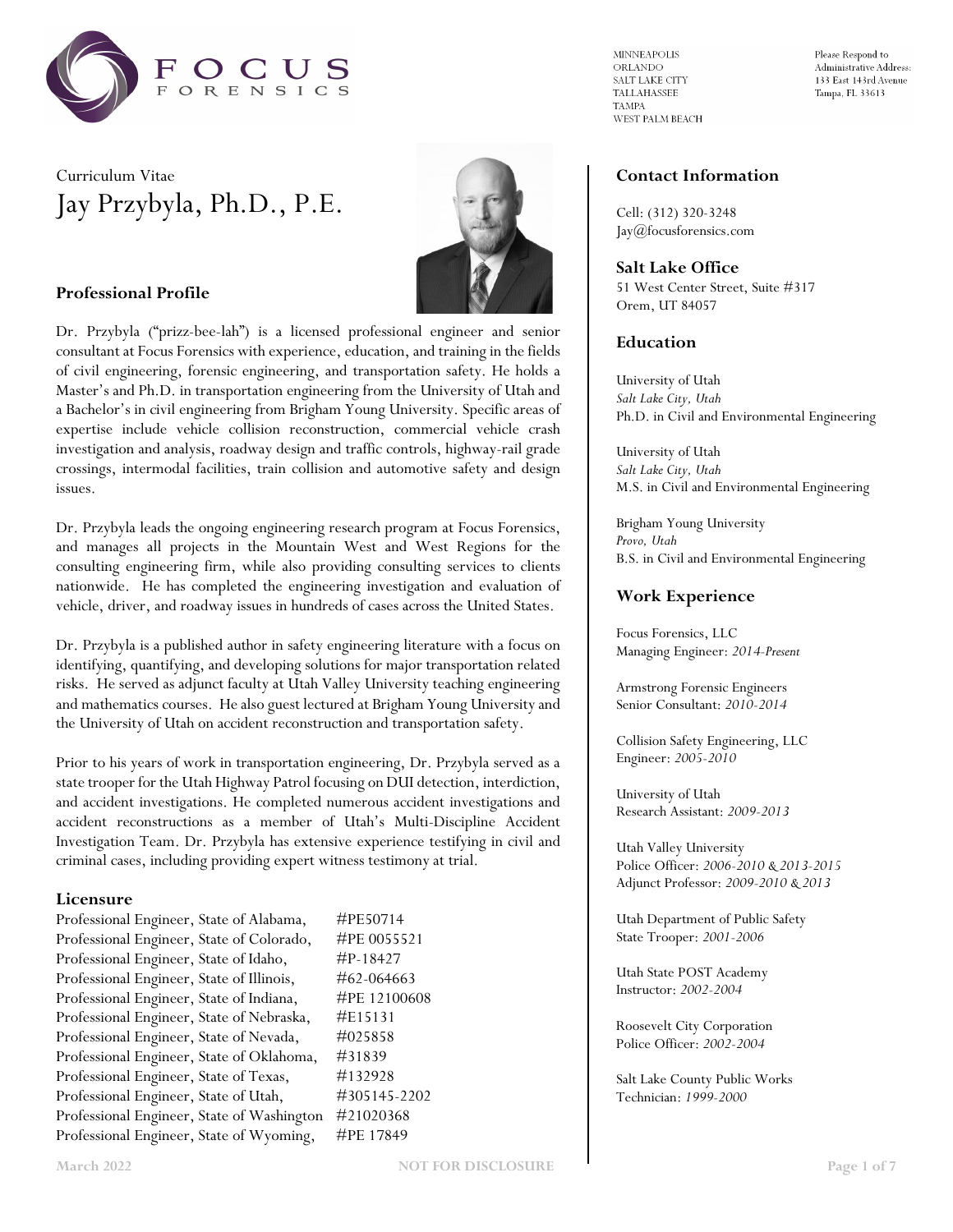

Please Respond to Administrative Address: 133 East 143rd Avenue Tampa, FL 33613

# **Professional Affiliations**

Society of Automotive Engineers (SAE), Member

American Society of Photogrammetry and Remote Sensing (ASPRS), Member

Transportation Research Board Standing Committee on Traffic Law Enforcement (ANB40), Corresponding Committee Member

Transportation Research Board Standing Committee on Transportation Safety Management (ANB10), Friend of the Committee

Transportation Research Board Standing Committee on Work Zone Traffic Control (ANB55), Friend of the Committee

## **Professional Certification**

Accredited Accident Reconstructionist Accreditation Commission for Traffic Accident Reconstruction (ACTAR), #3047

Certified Traffic Control Supervisor American Traffic Safety Services Association (ATSSA), #360701

Work Zone Traffic Control Supervisor Florida Department of Transportation

Motorcycle Operator's License Utah Driver's License Division, DPS

### **Professional Development**

#### **American Traffic Safety Services Association**

- Advanced Work Zone Traffic Control Supervisor Certification, 2013
- Motorcycle Safety: Roadway Hazards and How to Address Them, 2014
- Advanced Work Zone Traffic Control Supervisor Certification, 2017

#### **Axiom Forensic**

• Motorcycle Collision Reconstruction, 2018

#### **Bendix**

• Comprehensive Air Brake System Training Program in the Operation and Maintenance of Heavy Duty Air Brakes and Components, 2014

#### **Certify Me**

• OSHA Standard 29 CRF 1910, 1926 Certification (Class 7 Powered Industrial Trucks), 2019

#### **Collision Safety Institute / ARC**

- Annual Crash Conference and Full Scale Crash Testing, 2017 o Full Scale Crash Testing
	- o Photogrammetry of Camera Images
	- o Gap Acceptance
	- o NTSB Crash Investigations
	- o Reconstruction of Low-Speed In-line Collision
	- o Pedestrian and Nighttime Recognition
	- o UAS Scene Mapping
	- o Braking Performance During Emergency Application
	- o Overheating of Heavy Duty Truck Brakes
	- o Pedestrian Walking Speeds
	- o Pedestrian Crash Reconstruction Methodologies

#### **Energi**

• Risk Management Summit, 2017

#### **EKPass**

• Web Based Backhoe Operator Training and Certification, 2013

#### **EOS Systems Inc.**

- PhotoModeler 4 Collision Investigation Course and Software Operation Certification, 2002
- PhotoModeler 6 Collision Investigation Course and Software Operation Certification, 2007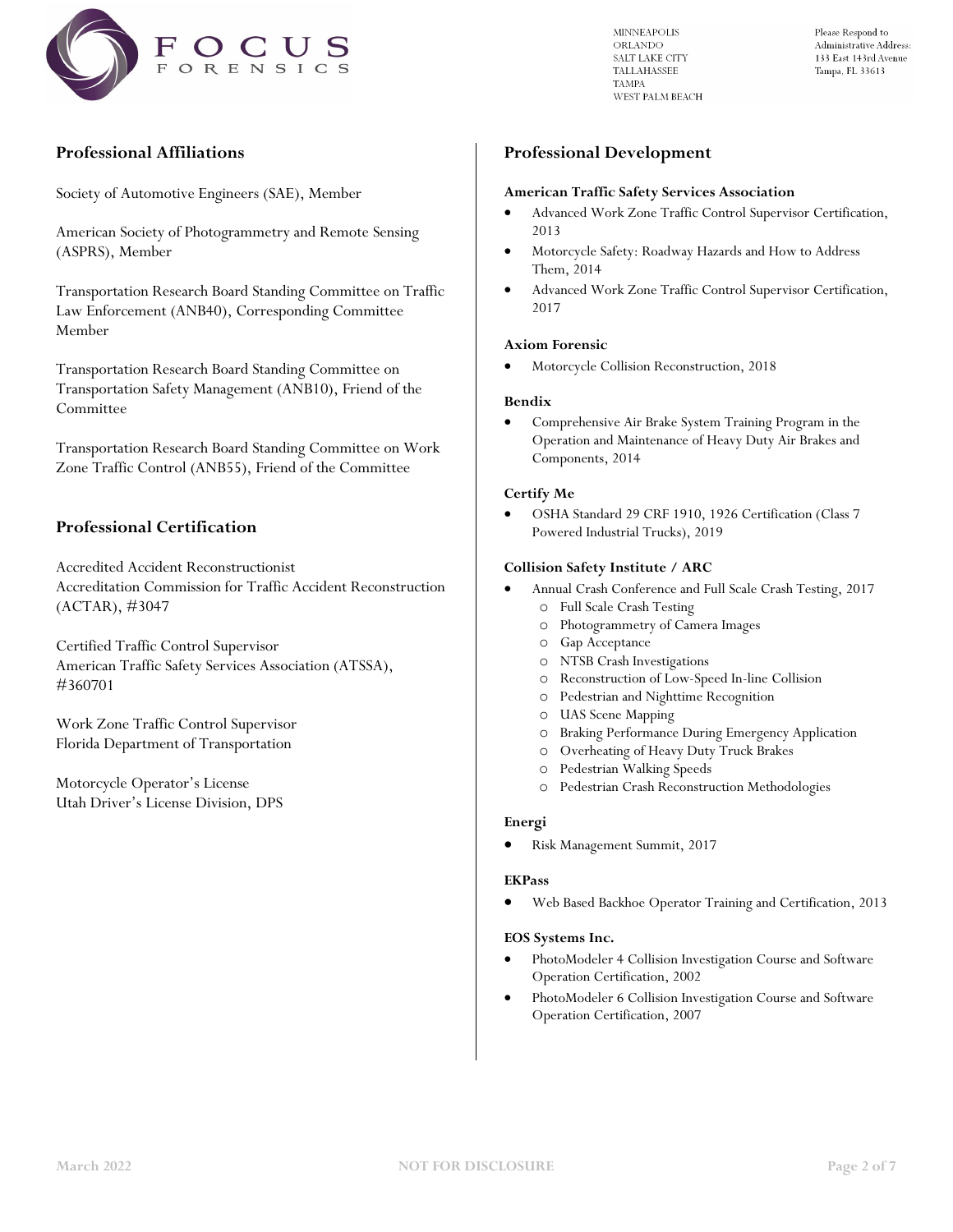

Please Respond to Administrative Address: 133 East 143rd Avenue Tampa, FL 33613

# **Professional Development Continued**

#### **European Association for Accident Research and Analysis**

- 27th Annual Congress, 2018
	- o Traffic Collisions Involving Motorcycles
	- o Insurance Fraud
	- o Big Data
	- o Open Forum

#### **FARO Technologies Inc.**

- FARO Laser Scanner LS Training and Operation Certification, 2009
- FARO Laser Scanner Focus Training and Operation Certification, 2015

#### **InnovMETRIC Software Inc.**

• PolyWorks V11 Training and Operation Certification, 2009

#### **Institute of Electrical and Electronics Engineers (IEEE)**

15<sup>th</sup> International Conference on Intelligent Transportation Systems (ITSC), 2012

#### **McInnis Engineering Associates**

• PC-Crash 7.3 Software Training and Operation Certification, 2007

### **National Academy of Forensic Engineers (NAFE)**

- General Topics in Forensic Engineering, 2010
- Advanced Topics in Accident Reconstruction, 2010

### **National Academy of Science and Norwood Police Department**

• Human Factors of Witness Reliability, 2015

#### **North American Training Group**

• Staged Automobile Accidents, 2015

### **Northwestern University Center for Public Safety**

- Traffic Accident Reconstruction I, 2002
- Traffic Accident Reconstruction 2, 2003
- Heavy Vehicle Crash Reconstruction, 2004
- Advanced Crash Reconstruction Utilizing Human Factors, 2014

#### **OSHA Campus**

• OSHA Compliant Backhoe-Loader Operations Training and Certification, 2013

#### **Robert Bosch Corporation**

- Crash Sensing Algorithms: Electronic Sensing for Air Bag Deployment in Front, Side and Rollover Automobile Crashes, 2006
- Driver Assistance and Collision Avoidance, 2007

#### **Society of Automotive Engineering (SAE)**

- Applying Automotive EDR Data to Traffic Crash Reconstruction, 2013
- World Congress and Exhibition, 2013
- Vehicle Crash Reconstruction: Principles and Technology, 2019
- Accident Reconstruction, The Autonomous Vehicle and ADAS, 2020
- Fundamentals of Vehicle Dynamics, 2021

#### **Transportation Research Board (TRB)**

- Conference on Innovations in Travel Modeling (ITM), 2012
- TRB 96th Annual Meeting , 2017
	- o Traffic Law Enforcement Committee Meeting
	- o Emergency Evacuations
	- o Emergency Medical Services Safety Subcommittee Meeting
	- o Motorcycle and Rider Behavior
	- o Latest Research in Metropolitan Policy, Planning, and Processes
	- o Pavement Condition Evaluation: State of the Art
	- o Traffic Flow Theory and Characteristics
	- o Signs, Markings, Signals, Visibility, and Related Technologies
	- o Work Zone Safety Evaluations and Operations Management Strategies
	- o Pavement Preservation and Maintenance
	- o Law Enforcement and Traffic Safety
	- o Pedestrian Safety Issues
	- o Transportation Safety Management Committee Meeting
- TRB 97th Annual Meeting , 2018
	- o Righting the Wrong Way Driver: Generating Mitigation Measures for Wrong-Way Freeway Collisions
	- o Traffic Law Enforcement Committee Meeting
	- o Traffic Law Enforcement Research
	- o Traffic Control Devices
	- o Research on Critical Knowledge Gaps: Teenage Driving Risk
	- o Innovations in Work Zone Traffic Control
	- o Countermeasures for Wrong-Way Driving
	- o NTSB Accident Investigations
	- o Transportation Safety Management Committee Meeting
	- o Traffic Flow Theory and Characteristics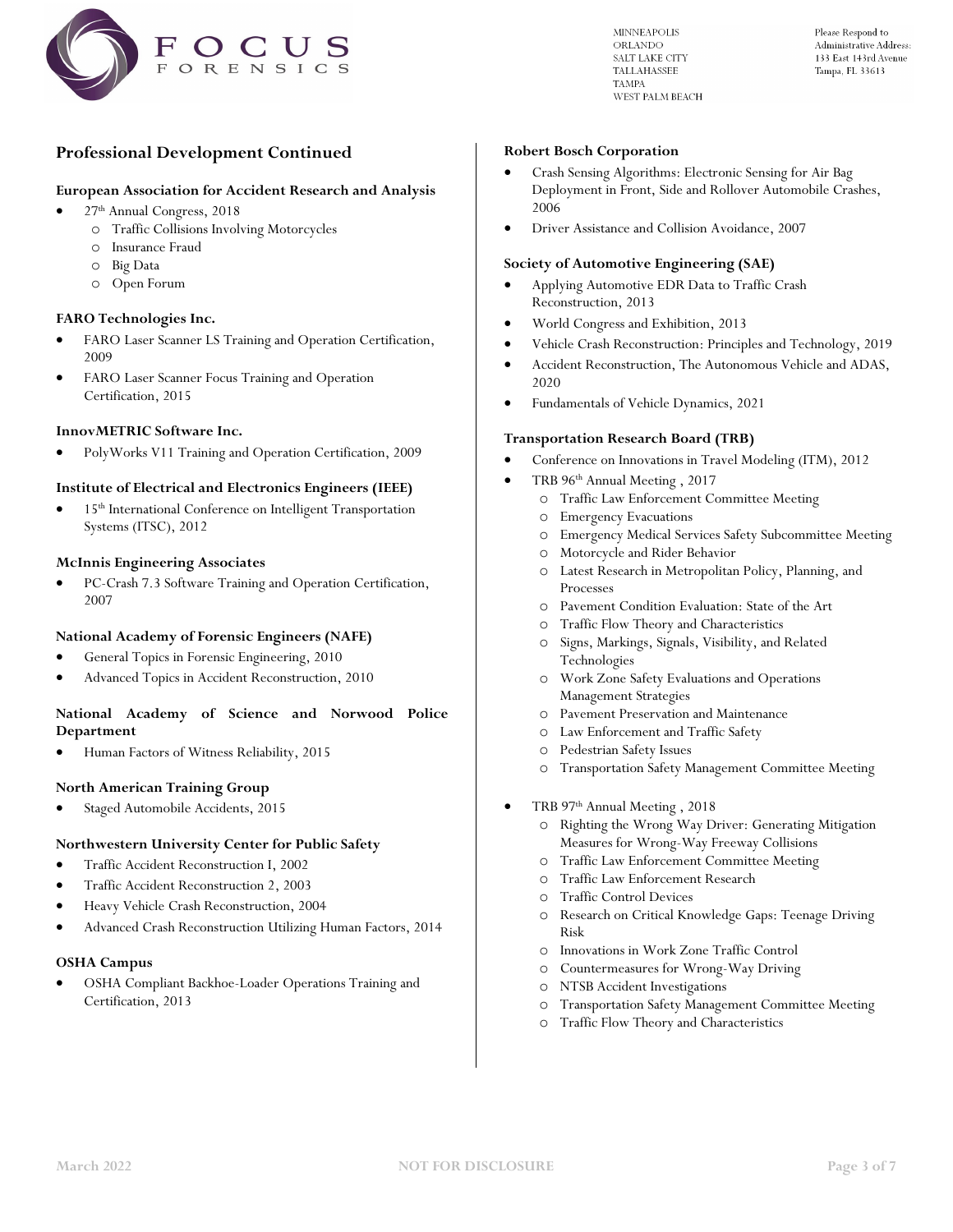

Please Respond to Administrative Address: 133 East 143rd Avenue Tampa, FL 33613

### **Transportation Research Board (TRB) Continued**

- TRB 98th Annual Meeting , 2019
	- o Traffic Law Enforcement Committee Meeting
	- o Traffic Safety Management Committee Meeting
	- o Traffic Control Devices Challenges Hybrid Session
	- o Modeling Work Zone Impacts
	- o Pavement Performance Measures and Maintenance
	- o Pavement Surface Properties and Vehicle Interaction
	- o SHRP 2 Naturalistic Driving Study
	- o Insights on Congestion Pricing and Managed Lanes
	- o Human Factors Potpourri: Driver Health, Behavior, Technology and the Environment
	- o Innovations in Work Zones
	- o TLE: Innovative Tools, Policy, and Countermeasures to Increase Roads and LE Safety
	- o Emergency Response and Data Limitations
	- o New Mobility Options
	- o The Impact of Advanced Driver Asist Systems on Occupant Safety
	- o Vehicle Automation: Driver and Pedestrian Behaviors
	- o Roadway Lighting, Visibility, and Safety
	- o Visibility Issues
	- o Highway-Rail Grade Crossing Research
	- o Construction, Maintenance, and Operations: Safety Analysis and Planning
	- o Recent Advances in Roadside Maintenance and Operations
	- o Understanding Drivers in Naturalistic Environments
	- o Alcohol, Other Drugs, and Transportation
	- o Vehicle Dynamics and Traffic Flow Modeling
- TRB 99th Annual Meeting , 2020
	- o Traffic Law Enforcement Committee Meeting
	- o Improved Safety Through Traffic Enforcement Design and Implementation
	- o Cannabis: Understanding the Legalities, Attitudes, Economics, and Scientific Challenges
	- o Design and Analysis of Pavement Friction and Texture
	- o General and Emerging Pavement Design Practices
	- o Advances in Roadside Maintenance Operations
	- o Technology Assisting to Make Better Work Zones
	- o Modeling Work Zone Attributes
	- o Driver Behavior in Work Zones
	- o NTSB Accident Investigations
	- o Transportation Safety Management
	- o Safety Data, Analysis, and Evaluation: GPS and Naturalistic Driving, Toll
	- o Truck and Bus Safety Research
	- o Intersection Safety in Focus
	- o Focus on Pedestrian and Bicycle Safety
	- o Vulnerable Road Users: Simulator and Virtual Reality Analyses
	- o Pedestrian Hybrid Beacons and Enhanced Crosswalk Signage
	- o Analyzing and Planning the Pedestrian Environment
	- o Current Research in User Information Systems
- TRB 99th Annual Meeting , 2020 Continued
	- o New Trends in Research on Human Factors and Vehicle Factors
	- o New Research in Human Factors and Vehicle Automation
	- o Assessing Driver Visibility Through Human Factors Investigations
	- o Issues Affecting Public Acceptance of Automated Vehicles
	- o Toward Adoption of Vehicle-Highway Automation
- TRB 100th Annual Meeting , 2021
	- o Traffic Law Enforcement Committee Meeting

### **Utah County Sheriff's Department**

• Human Factors of Witness Reliability: Kinesics, 2015

### **Utah Department of Public Safety UHP**

- Advanced Accident Reconstruction, 2002
- Accident Scene Investigation and Diagramming, 2003
- Crash Data Retrieval (CDR) System Operator, 2003
- Vehicle Safety Inspections, 2003
- Field Training Officer, 2003
- MAIT Quarterly Accident Reconstruction Training, 2002-2005
- Drug Recognition Expert Certification (DRE), 2005

### **Utah Department of Transportation**

- Utah Traffic Management Systems, 2015
- Crash Reconstruction Using Automated Traffic Signal Performance Measures, 2022

### **Utah State POST Academy**

- Accident Investigation, 2001
- DUI Detection and Enforcement, 2001
- Utah Police Corps, 2001
- Major Crash Investigations, 2015

### **U.S. DOT – FHWA – National Highway Institute**

• National Traffic Incident Management Responder Training and Certification, 2015

### **U.S. DOT - Transportation Safety Institute**

U.S. DOT Motor Carrier Safety Inspector Qualification (396.19), 2012

### **Vector Solutions**

• Ethics for the Practicing Engineer – Managing Risks Imposed on the Public, 2018

# **World Reconstruction Exposition (WREX)**

• Crash Conference and Full Scale Crash Testing, 2016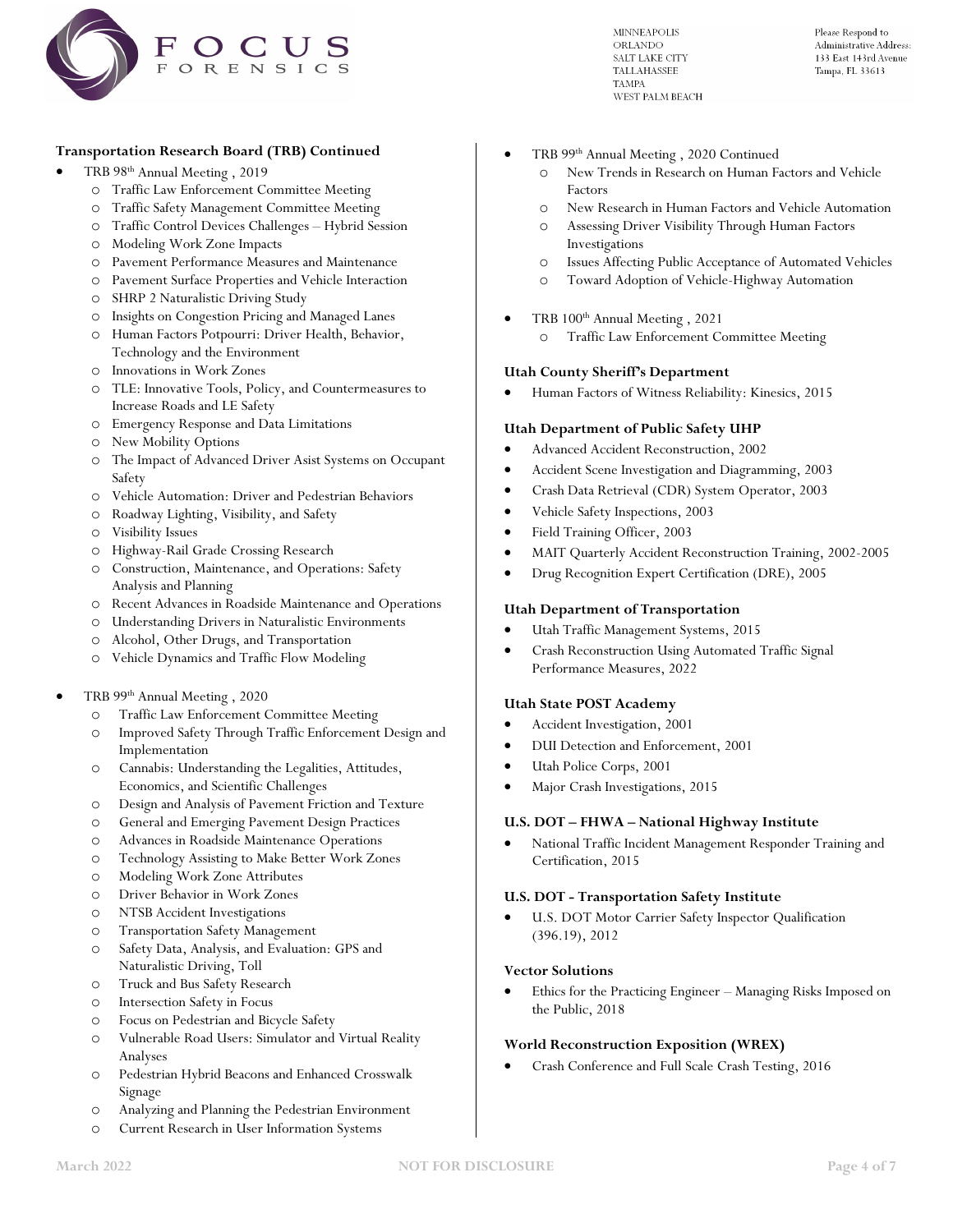

Please Respond to Administrative Address: 133 East 143rd Avenue Tampa, FL 33613

### **Seminar and Course Presentations**

"A Transportation Engineer's Perspective on Motorcycle Accident Reconstruction", TBI Med Legal, 2021

"Accident Reconstruction, Transportation Safety, & Criminal Defense" National College for DUI Defense, 2021

"Special Forensic Application of Civil Engineering", Arizona State University, 2020

"Red Flag Indicators of Fraud", Florida Insurance Fraud Education Committee Conference (FIFEC), 2019

"Automotive Fraud Analysis: Going Beyond the Physical Evidence", 27th Annual Congress of the European Association for Accident Research and Analysis, 2018

"Big Data Analysis – Combining GPS with Traffic Signal Data Logger Records", 27th Annual Congress of the European Association for Accident Research and Analysis, 2018

"Accident Reconstruction: A Panel Discussion", Energi Risk Management Summit, 2017

"Maintenance of Traffic and Roadway Design Analysis", World Reconstruction Exposition, 2016

"How to Document and Preserve a Work Zone Related Crash" W.W. Clyde & Co. Annual Supervisors Training, 2015

"Accident Scene Preservation" W.W. Clyde & Co., Interchange, 2015

"Truth or Dare: Is the Insured Telling the Truth or are They Daring to Make a False Claim?" Utah Claims Adjusters Association, 2014

"10 Important Event Data Recorder Questions Answered" Trystan Smith & Associates – Corporate Law Department State Farm Mutual Automobile Insurance Company, 2014

"Truth or Dare: Is the Insured Telling the Truth or are They Daring to Make a False Claim?" Geico Auto Insurance Annual Fraud Awareness Day, 2014

"A Forensic Engineer's Perspective on Work Zone Risk" W.W. Clyde & Co. Interchange, 2014

"Automotive Accident Reconstruction: An Introduction" Young Lawyers Section of Idaho State Bar, 2013 "Light Bulb Filament Distortion Thresholds by Voltage and Delta-V" Society of Automotive Engineers 2013 World Congress & Exhibition, 2013

"Introduction to Forensic Nuclear Engineering" University of Utah, 2013

"3D Modeling with Laser Scanner Point Cloud Data" Armstrong Forensic Engineers, 2012

"Simplified, Data-Driven, Errorable Car-Following Model to Predict the Safety Effects of Distracted Driving" 15<sup>th</sup> International IEEE Conference on Intelligent Transportation Systems (IEEE ITSC), 2012

"Crash Event Modeling Approach for Dynamic Traffic Assignment" 4th Transportation Research Board Conference on Innovations in Travel Modeling (ITM), 2012

"Special Forensic Applications of Civil Engineering" University of Utah, 2011

"Handling Large Loss Claims with Limited Information" PLRB Large Loss Conference, 2011

"Spatial – Information Approach to Analyzing and Planning Distributed Transportation Security Systems," *Top 10 Finalist in National Security Innovation Competition,* 2011

"PhotoModeler for Inverse Projects and Scaled Diagramming" Armstrong Forensic Engineers, 2011

"Safety and Accident Investigation" Michels Corporation, 2011

"Information – Theoretic Sensor Location Model for Detecting Origin-Destination Spatial Patterns of Special Nuclear Material Smuggling" *1st National Conference for Advancing Tools and Solutions for Nuclear Material Detection*, 2010

"Transportation Safety Concerns in the Urban Transportation Planning Process" University of Utah, 2009

"Case Studies in Accident Reconstruction and Photogrammetry" Collision Safety Engineering, 2005

"Criminal Liability and Accident Reconstructions" Brigham Young University, 2005

"Accident Reconstruction and Perception Reaction Time" Utah Department of Public Safety, MAIT Team Quarterly Training, 2004

"Accident Investigation" Utah Police Officers Standards and Training Academy, Uintah Basin Satellite Academy, 2002-2003

"Accident Reconstruction" U.S. Department of the Interior, Bureau of Indian Affairs Office of Law Enforcement Services, 2003

"Pitfalls in PhotoModeler Photogrammetry When Accident Scene Diagramming" Utah Department of Public Safety, Utah Highway Patrol Section 5, 2003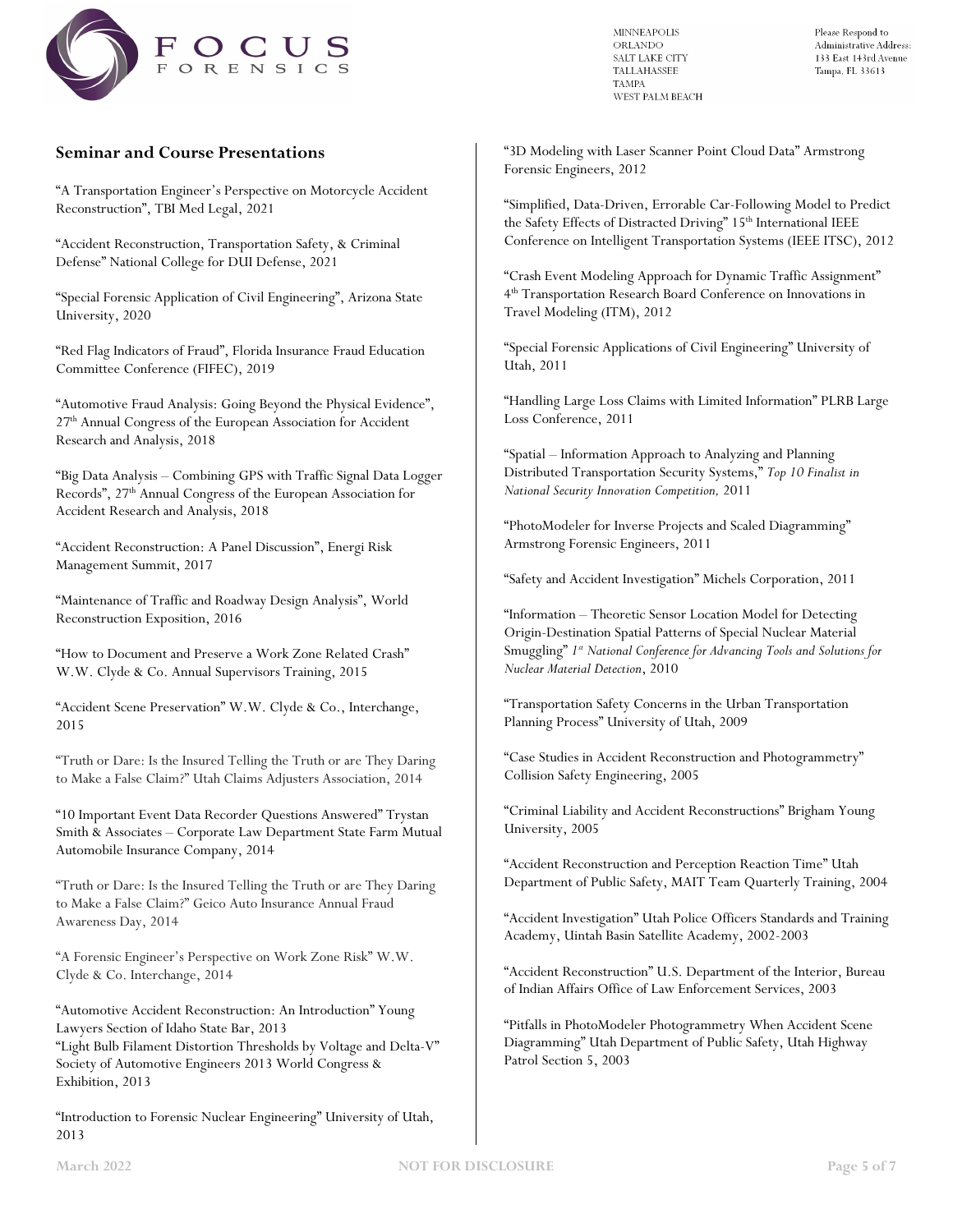

Please Respond to Administrative Address: 133 East 143rd Avenue Tampa, FL 33613

# **Technical Reports and Publications**

Rush, T., Przybyla, J., Melcher, D., "A New Source of Collision Evidence: Traffic Signal Data Loggers," American Bar Association, Committee News Commercial Transportation Litigation, 2018

Melcher, D., Przybyla, J., Palframan, K., Rush, T., "Big Data Analysis – Combining GPS with Traffic Signal Data Logger Records," Proceedings of the 27<sup>th</sup> Annual Congress of the European Association for Accident Research and Analysis (EVU), 2018

Przybyla, J., Melcher, D., "Automotive Fraud Analysis: Going Beyond the Physical Evidence," Proceedings of the 27<sup>th</sup> Annual Congress of the European Association for Accident Research and Analysis (EVU), 2018

Przybyla, J., Rush, T., Palframan, K., Melcher, D., "Introduction to Traffic Signal Data Loggers and their Application to Accident Reconstruction," SAE Technical Paper 2018-01-0527, 2018

Montalbano, P., Melcher, D., Keller, R., Rush, T., Przybyla, J., "Testing Methodology to Evaluate Reliability of a "Frozen" Speedometer Reading in Motorcycle/ Scooter Impacts with Pre-Impact Braking." SAE Technical Paper 2016-01-1482, 2016

Melcher, D., Rush, T., Przybyla, J., Keller, R., Montalbano, P., "Photogrammetric Reconstruction Methodology and Engineering Validation for Video-Captured Pedestrian Collisions", Proceedings of the 24th Annual Congress of the European Association for Accident Research and Analysis (EVU), 2015

Przybyla J., Jupe J., Rush T., Keller R., "Glass Debris Field Longevity for Rollover Accident Reconstruction." SAE Technical Paper 2015–01–1427, 2015

Przybyla J., Taylor J., Jupe J., Zhou X., "Estimating Risk Effects of Driving Distraction: A Dynamic Errorable Car-Following Model." Transportation Research Part C, 10.1016/j.trc.2014.07.013, 2014

Rush, T., Przybyla, J., Melcher, D., Sax, C., "Video Analysis and Analytical Modeling of Actual Vehicle/ Pedestrian Collisions." SAE Technical Paper 2014-01-0483, 2014

Przybyla, J., "Enhancing Transportation Safety and Security: A Spatial Multilevel Approach" Ph.D. Dissertation, University of Utah, 2013

Przybyla J., Zhou X., "Learning Transportation Simulation and Modeling: A Case Study-Based Approach Using Open-Source Tools", "Lesson 5: Navigating From Point A to Point B", and "Lesson 8: Big Data Applications" Online Learning Document[, www.learning](http://www.learning-transportation.org/)[transportation.org,](http://www.learning-transportation.org/) 2013

Przybyla J., Rush T., Melcher D., Robinson S., "Light Bulb Filament Distortion Thresholds by Voltage and Delta-V." SAE Technical Paper 2013-01-0752, 2013

Przybyla J., Taylor J., Jupe J., Zhou X., "Simplified, Data-Driving, Errorable Car-Following Model to Predict the Safety Effects of Distracted Driving." 15<sup>th</sup> International IEEE Conference on Intelligent Transportation Systems Conference (IEEE ITSC), 2012

Przybyla J., Taylor J., Zhou X., Porter R.J., "Crash Event Modeling Approach for Dynamic Traffic Assignment." 4<sup>th</sup> Transportation Research Board Conference on Innovations in Travel Modeling (ITM), 2012

Lang M., Przybyla J., Zhou X., "Loading Containers on Double-Stack Cars: Multi-Objective Optimization Models and Solution Algorithms for Improved Safety and Reduced Maintenance Cost." E-Print Network Record 571, 2011

Przybyla J., Taylor J., Porter R.J., Xhou X., "Modeling Crashes for Evaluating Network-Level Impact of Safety Enhancement Strategies: A Fast Dynamic Traffic Assignment Approach." UDOT Annual Conference, 2011

Melcher D., Keller R., Przybyla J., Rush T., "Applications of GPS Data in Collision Reconstruction." *Collision Magazine*, 2011

Melcher D., Keller R., Przybyla J., Rush T., "Applications of GPS Data in Collision Reconstruction." *Proceedings of the 10<sup>th</sup> ITAI International Conference on Collision Investigation, Interpretation and Reconstruction*, 2011

Zhou X., Przybyla J., "Crash Event Modeling Approach for Dynamic Traffic Assignment." *White Paper Submitted to FHWA Project DTFH61- 10-R-000013,* 2011

Przybyla J., Porter R.J., Nevers B., Zhou, X., "Evaluating Roadway Safety Improvements in a Traffic Assignment Framework." *Transportation Research Board, 3rd International Conference Roadway Safety and Simulation,* 2011

Przybyla J., Taylor J., Zhou X., "What You Don't Know Can Hurt You: The Application of Security Data Visualization Techniques for the Placement of Nuclear Material Smuggling Interdiction Sensors." 2nd *National Conference for Advancing Tools and Solutions for Nuclear Material Detection*, 2011

Przybyla J., Taylor J., "Spatial-Information Approach to Analyzing and Planning Distributed Transportation Security Systems." *National Security Innovation Competition White Paper*, 2011

Taylor J., Przybyla J., Zhou X., "Quantifying Information Gains of Networked Sensor System for Detecting Nuclear Material Smuggling Flow: An Ensemble Filtering Approach." *INFORMS Austin*, 2010

Taylor J., Przybyla J., Zhou X., "Spatial Information Theoretical Approach to Locating Sensors in Transportation Security Applications." *INFORMS Austin*, 2010